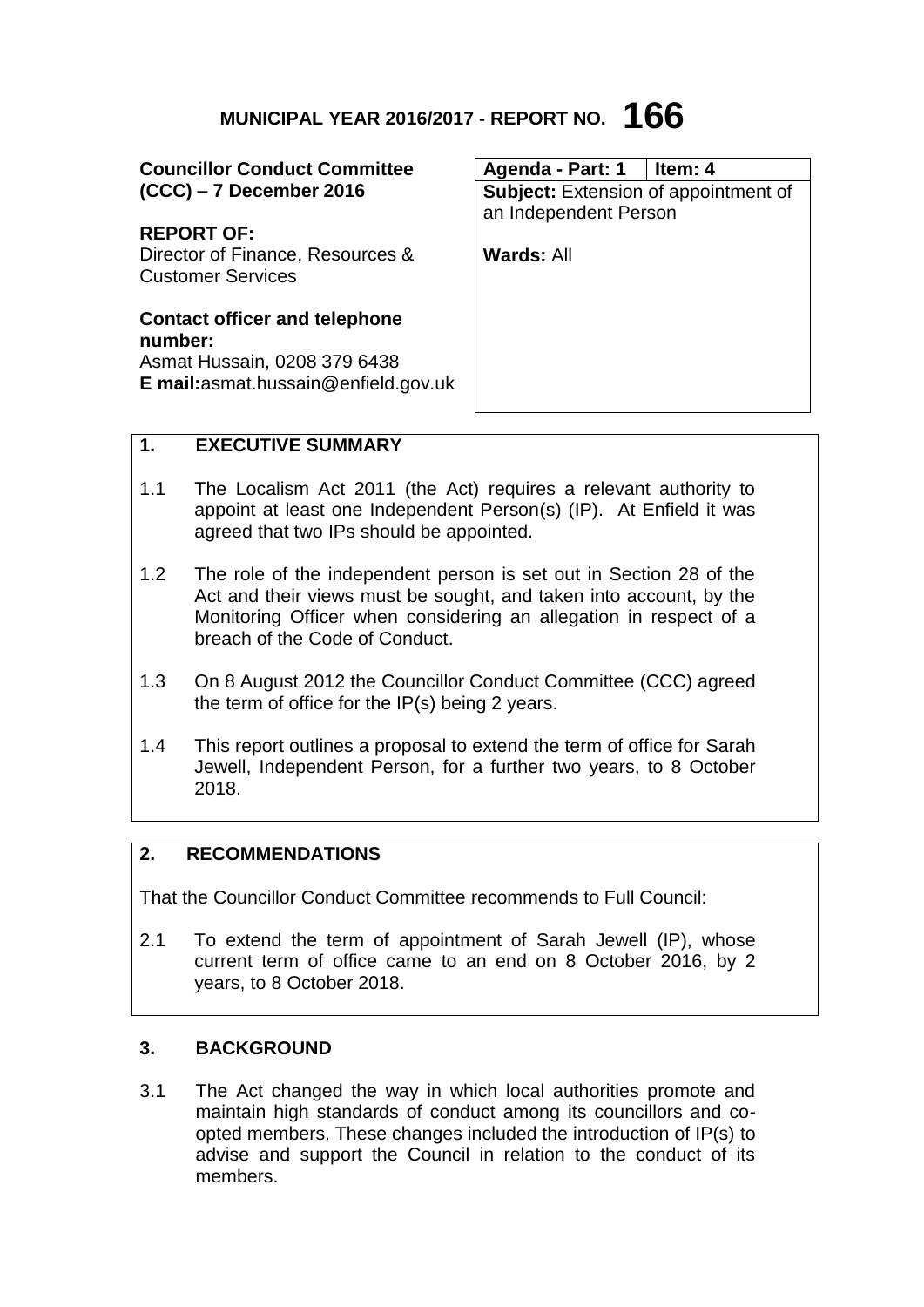- 3.2 Section 28(7) & (8) (c) of the Act provides that a relevant authority must appoint at least one IP. The recruitment of Sarah Jewell as IP complies with the legislation and was approved by Full Council on 8 October 2014 for a period of 2 years.
- 3.3 On 8 August 2012 the CCC agreed that IP(s) should be recruited for a two year appointment. It is noted at the time Members felt it would be helpful for the term of office to overlap the term of the Council's administration.
- 3.4 There is no statutory limit on the length of appointment, this time period can be extended by a majority agreement of members.
- 3.5 The role of the IP includes:
	- Assisting in the promoting of high standards of conduct by elected and co-opted members of the Council.
	- Being consulted before decisions are taken on councillor complaints and investigations.
	- Being involved in the resolutions of disputes where appropriate.
	- Attending meetings of the CCC to provide an independent view.
	- Being available for consultation by any member who is subject to a complaint.
	- Participation in training events.
	- Acting as an advocate and ambassador in promoting ethical behaviour.
- 3.7 The IP post remains a relatively new post and it is important that we continue to have stability. Christine Chamberlain, the Council's other Independent Person's term of office was also extended to four years and will come to an end in June 2017. The retention of Sarah Jewell will provide continuity whilst also aiding in the development of the role.
- 3.6 Sarah Jewell has confirmed that she would be happy to continue and would welcome the extension of the post.

### **4. ALTERNATIVE OPTIONS CONSIDERED**

4.1 Undertake a recruitment exercise to find someone else to take on the role, but this would result in additional expenditure and use of officer time.

### **5. REASONS FOR RECOMMENDATIONS**

5.1 It is recommended that Sarah Jewell's appointment be extended to ensure continuity, expertise and the experience is retained by the Council.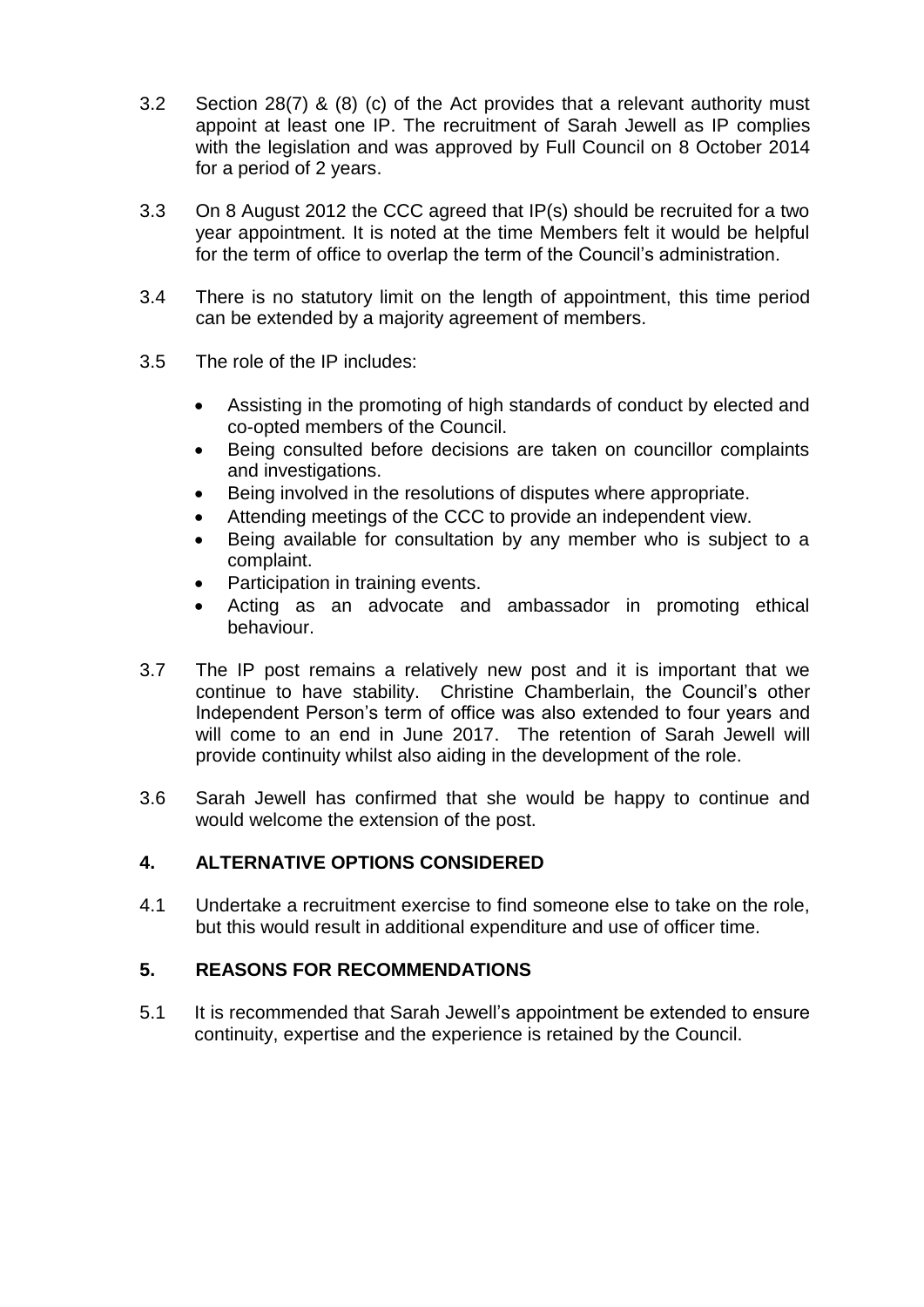## **6. COMMENTS OF THE DIRECTOR OF FINANCE, RESOURCES AND CUSTOMER SERVICES AND OTHER DEPARTMENTS**

#### **6.1 Financial Implications**

The annual cost of post is £500. This will be found from existing departmental budgets.

#### **6.2 Legal Implications**

Section 28(7) of the Act requires a relevant authority to appoint at least one IP whose views must be sought, and taken into account, by the authority before it makes its decision on an allegation that it has decided to investigate.

### **6.3 Property Implications**

None.

#### **7. KEY RISKS**

7.1 Our Code goes beyond the requirement of the Act to appoint a minimum of one independent person. Appendix A, Procedure for Handling Complaints against Councillors and Co-opted Members, paragraph 1.2 states that:

*"The Council has agreed to appoint two Independent Persons who will be recruited through public advertisement and a competitive interview process."*

- 7.2 If the recommended extension of post, or the alternative recruitment exercise does not take place this will result in a breach of the Code. The requirements of the Code, being that 2 IPs should be recruited goes beyond that of the Act.
- 7.3 The Act does not limit what may be included in the Code, but nothing in the Code prejudices the operation of the Act. The Code must at a minimum reflect the requirements of the Act.
- 7.4 A recruitment exercise may not provide a successful candidate with the same level of experience and expertise as Sarah Jewell.

### **8. IMPACT ON COUNCIL PRIORITIES**

#### **8.1 Fairness for All/Growth and Sustainability/Strong Communities**

A strong ethical approach by the Council and the promotion of good conduct on the part of members will have a positive effect on their representational role and a consequential impact on communities.